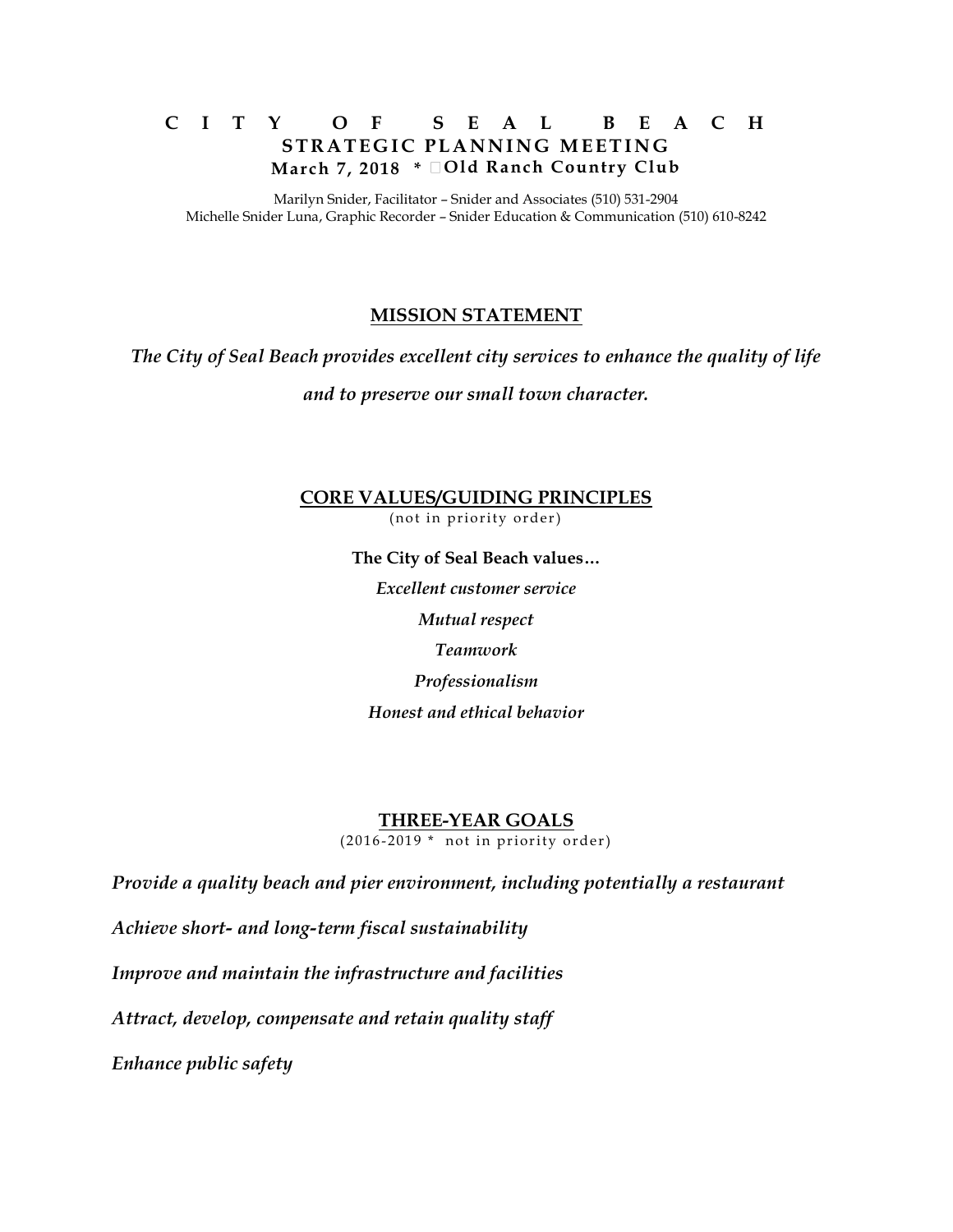## **S.W.O.T. ANALYSIS**

**S**trengths – **W**eaknesses - **O**pportunities - **T**hreats

## **WHAT ARE THE STRENGTHS AND ACCOMPLISHMENTS OF THE CITY OF SEAL BEACH SINCE THE OCTOBER 2017 STRATEGIC PLANNING RETREAT?**

Brainstormed List of Perceptions

- Issued over 700 building permits
- CPR AED training for over 50 members of the staff and public
- Successful audit
- Approval of the Community Development Block Grant (CDBG) funding for \$180,000
- Angled parking on Adolfo Lopez
- Completion of plans and specs for the Pier Improvement Project
- New tenant (a restaurant) at First Street
- School Safety Town Hall meeting
- Approval of parking technology upgrade
- Parking Town Hall meetings completed
- Initiated Joint Land Use Study
- Initiated Air Marine Rescue (OCFA and Seal Beach Lifeguards)
- Reduction in the SB1 Maintenance of Effort from approximately \$4 million to \$1.3 million
- Held 3-4 meetings with the City's IT Software Working Group
- Continued homeless outreach
- First phase implementation of Agenda Management System
- Completed the CAFR (financial report) for FY 2016-2017
- Successful rollout of Online Parking Permit System
- Completed the 2017 Winter Sand Berm Construction and Back Pass Project
- Presented engineer cost estimates for pier construction to insurance provider
- Approved scope of service contract for landscape services
- Issued permits for over 85 Edison pole replacements
- Completion of the Classification and Compensation Study
- Initiated an Employee Wellness Program
- Installation of 55 new street trees
- Technology and equipment upgrades to the Emergency Operations Center
- Completion of City sidewalk maintenance and Main Street pavers
- Approved from the US Navy to move forward on a pool lease
- Awarded a contract to initiate stormwater facility studies
- Regular communication with the local press
- Added the City of Westminster and Fountain Valley to our Serious Accident Response Team
- Secured outside agency permitting for the Pier Capital Improvement Project
- Passed our first Water Loss Control Audit
- Held a public meeting to evaluate the Small Dog Park Survey
- Initiated a Mentorship Program
- West End Pump Station is upgraded and completely operational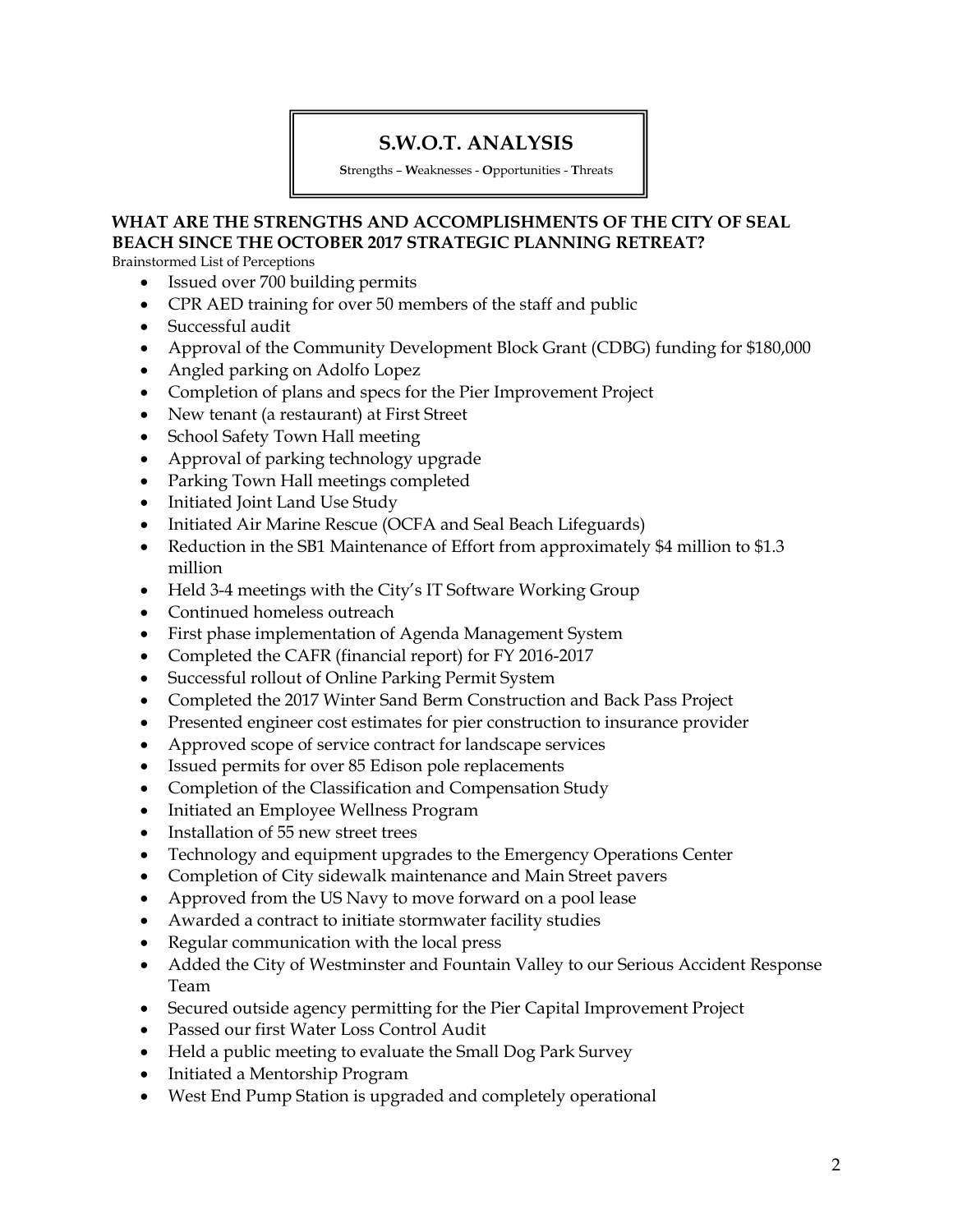- Next Request is installed and working well for public record requests
- Had a budget process kickoff
- Balanced budget
- Increased outreach to residents per the City's Coyote Management Plan
- Completed an active shooter table top exercise with the City and School District
- Review and update of the City's AED policy
- Participated in MET (Metro Water District) In Lieu Water Consumption Program
- Implementation of the Fire Services Citizen's Ad Hoc Committee
- Completed 200 public records requests
- Enhanced crosswalks at multiple locations
- Completion and initiation of 7 employee recruitments
- Approval of the Tidelands Lease Agreement
- Completed the City's Facility Roof Project focusing on the City of Seal Beach's roofs that need to be replaced because of the rain
- Authorized two new Police Officers
- Close to completion of restoration of Lifeguard Headquarters

### **WHAT ARE THE CURRENT INTERNAL WEAKNESSES/CHALLENGES OF THE CITY OF SEAL BEACH?**

Brainstormed List of Perceptions

- Staff shortage
- Lack of adequate financial management system
- Lack of human resources
- Lack of resources and staff to fulfill community and Council expectations
- Lack of adequate phone system
- Lack of permit systems
- Changing IT challenges
- Lack of security at the Police Department facility
- Lack of funding for various challenges (e.g., Police Department, classification study, phone system, IT)
- Lack of funding
- Lack of adequate exterior lighting at City Hall (security concerns)
- Lack of maintenance of aging infrastructure
- Lack of economic development
- Security concerns with IT infrastructure
- Lack of funding to support Fire and ongoing emergency services
- Lack of adequate hardware to support program reliability
- Undercompensated
- Not enough Police Officers
- Lack of IT infrastructure maintenance
- Fire Station #44 no personnel space for ADA and gender requirements
- Difficulty managing the workflow between City Attorney and City Hall
- Lack of adequate lighting throughout the City (security concerns)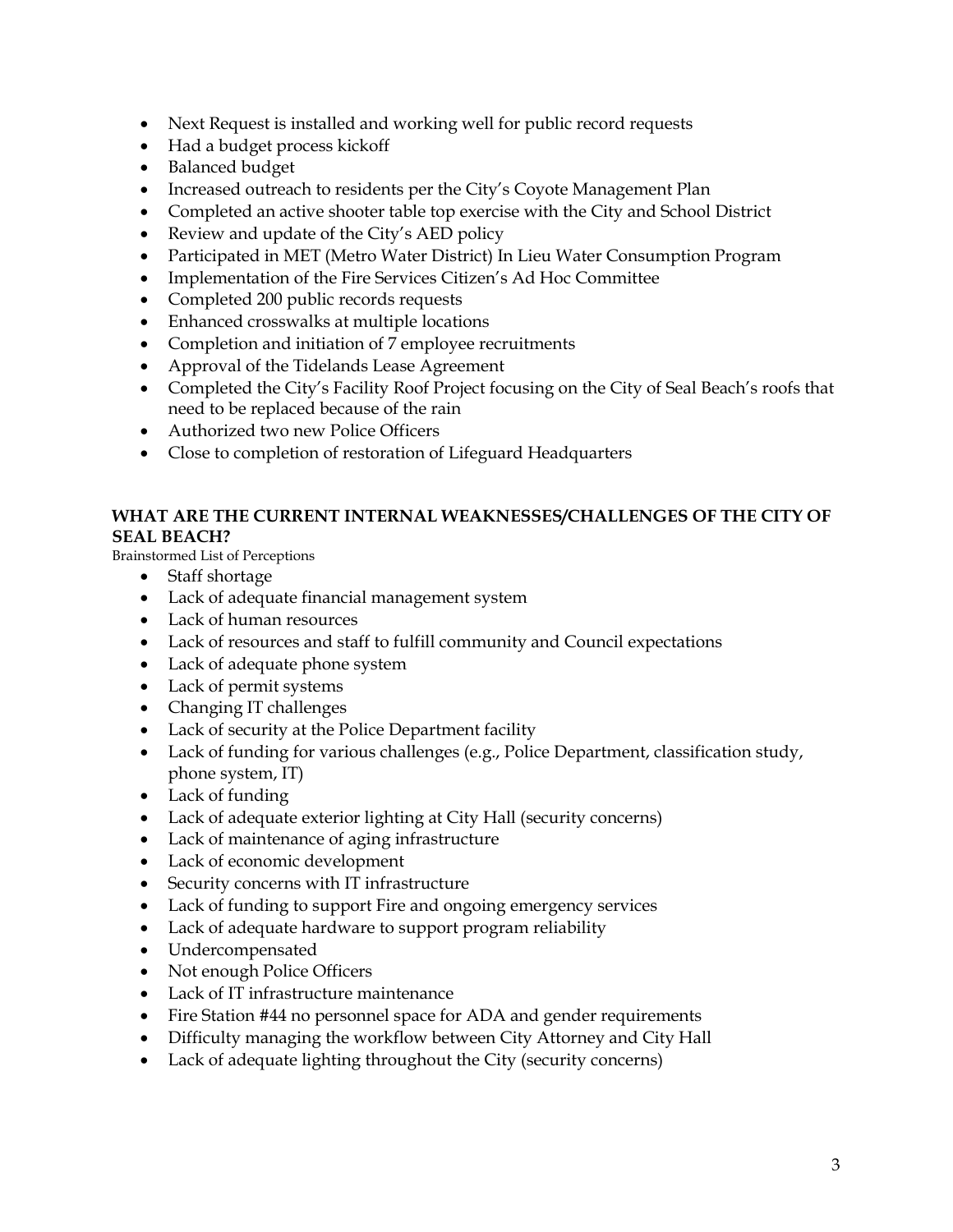## **WHAT ARE THE EXTERNAL FACTORS/TRENDS THAT WILL/MIGHT HAVE A POSITIVE IMPACT ON THE CITY IN THE COMING YEAR?**

Brainstormed List of Perceptions

- Excellent school system
- Pier and beach
- First Street restaurant
- Potential passage of a ballot measure to remedy Prop 13 issues related to commercial property
- Orange County Water District's Groundwater Replenishment System
- Ocean Place housing
- Potential Hofs Hut restaurant
- Good relationship with State Lands
- Car Show
- SB1 gas tax bill
- Main Street
- First Street Park
- Keep California Safe ballot measure possibly going on the ballot
- Naval Weapons Station
- Navy Working Group
- Joint Land Use Study with various cities and the Navy
- Sanitation District going to 99% recycled
- Uber and Lyft
- Continued amazing weather
- School District bond measure potential passage—to improve facilities
- Bay Theater reopening

## **WHAT ARE THE EXTERNAL FACTORS/TRENDS THAT WILL/MIGHT HAVE A NEGATIVE IMPACT ON THE CITY IN THE COMING YEAR?**

Brainstormed List of Perceptions

- Amazon
- 405 construction
- Tax reform at the government level
- 2018 election
- Uber and Lyft
- Social media
- Illegal vacation rentals
- Orange County Fire—costs going up yearly
- Pension costs
- Props 57, 47 and 109 releases of prisoners
- Healthcare costs
- Coastal permits
- Sales tax revenue flat
- Revenues are flat compared to known contract increases
- Drought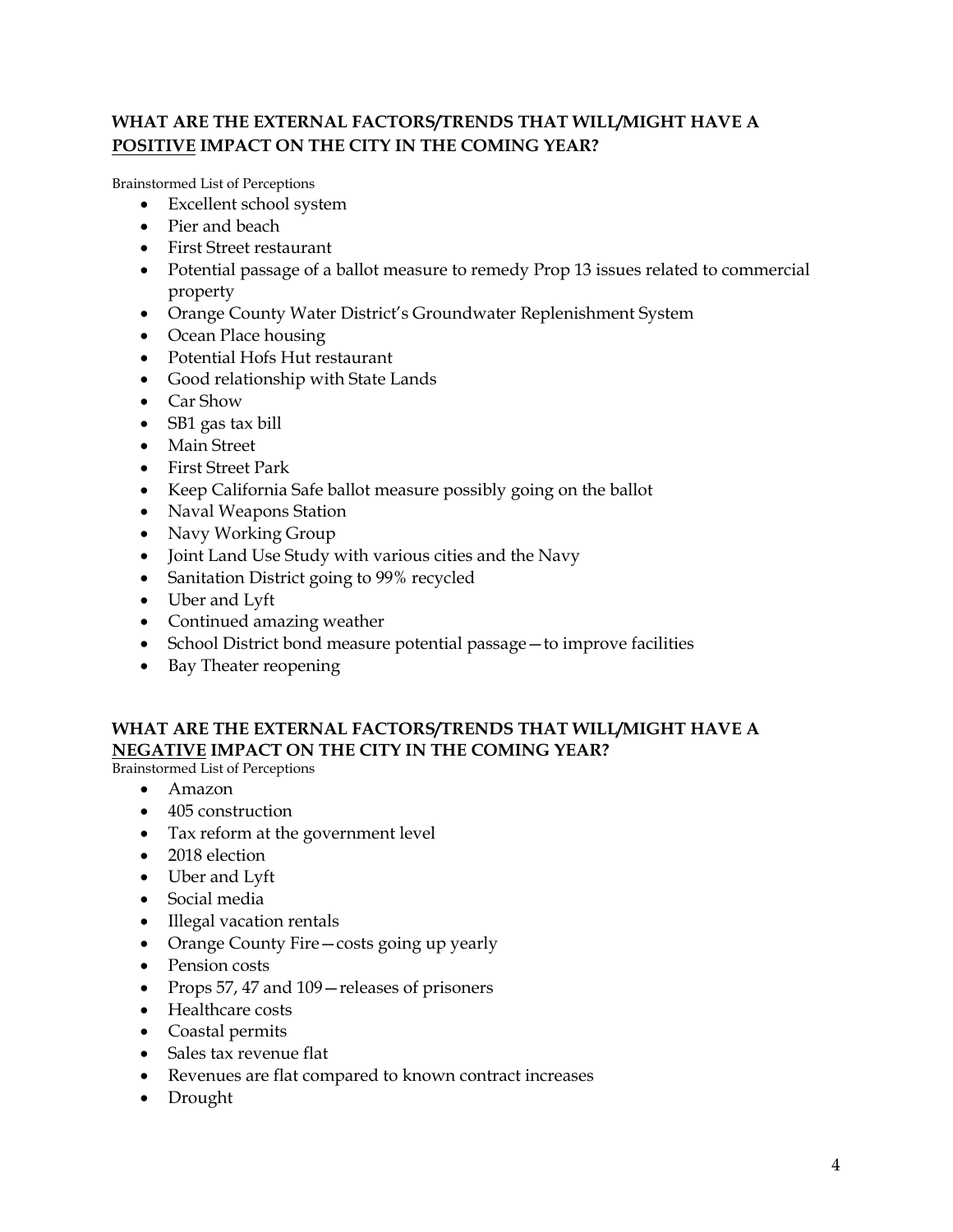- Commercial development in Long Beach
- Government regulations
- Unfunded mandates
- Political climate—anger, negative discourse, "gotcha" mentality
- Water conservation requirements 20 by 2020
- Unfunded liabilities
- Orange County Sanitation District improvement projects
- Water loss auditing requirements
- Statewide trash amendments
- Aging infrastructure
- Negative impacts of national movements (#MeToo, etc.)
- New Regional Water Quality Control Board permit
- Homelessness
- Winter storms
- Coastal Commission application process takes too long
- Agency permitting requests
- New cellular communication needs
- Absentee landlords on Main Street who don't care about the street and if businesses cycle in and out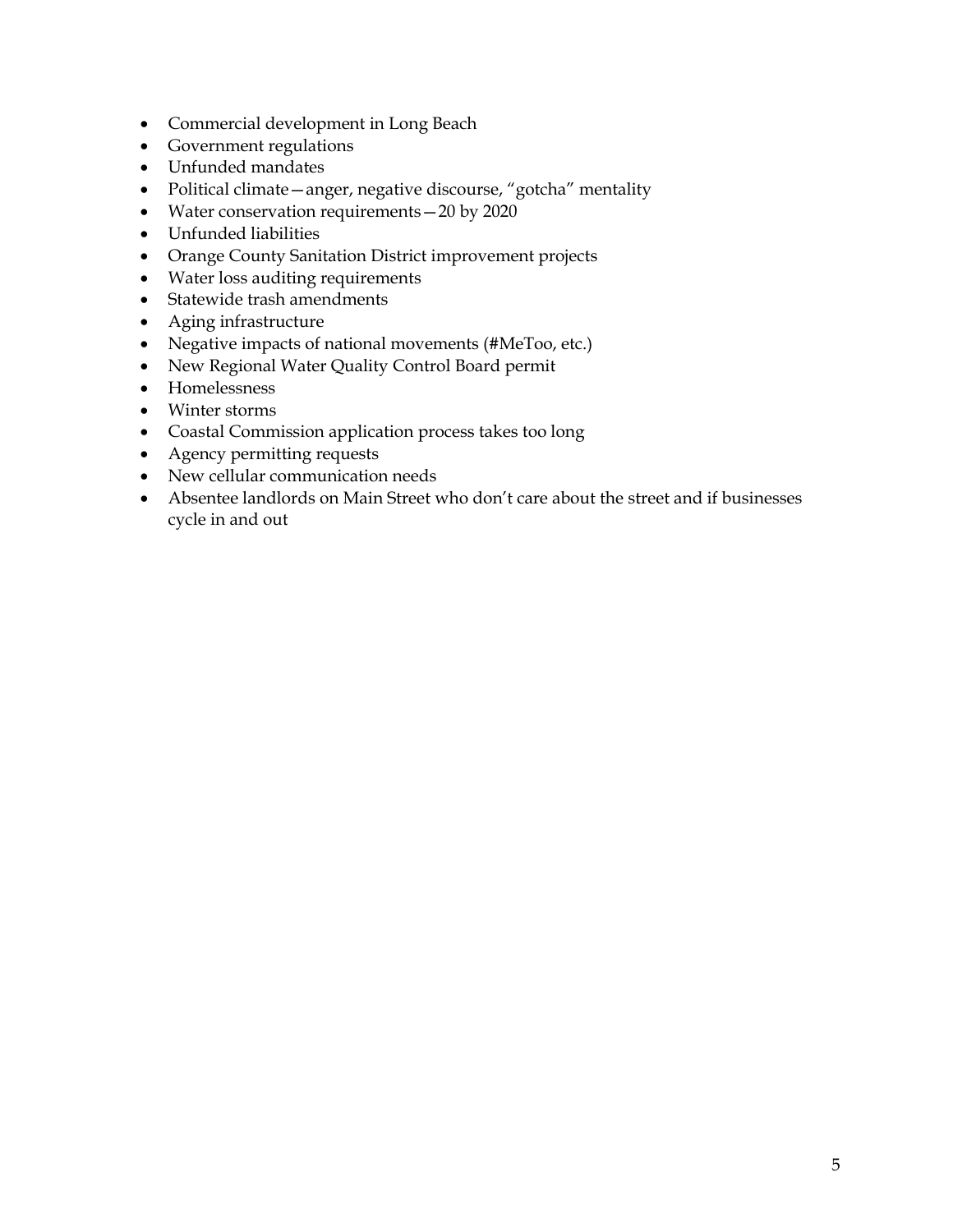# **STRATEGIC PLAN ELEMENTS**

Marilyn Snider, Strategic Planning Facilitator \* Snider and Associates (510) 531-2904

#### **"SWOT" ANALYSIS**

Assess the organization's: - Internal **S**trengths - Internal **W**eaknesses - External **O**pportunities - External **T**hreats

### **MISSION/PURPOSE STATEMENT**

States WHY the organization exists and WHOM it serves

### **VISION STATEMENT**

A vivid, descriptive image of the future—what the organization will BECOME

### **CORE VALUES**

What the organization values, recognizes and rewards—strongly held beliefs that are freely chosen, publicly affirmed, and acted upon with consistency and repetition

#### **THREE YEAR GOALS**

WHAT the organization needs to accomplish (consistent with the Mission and moving the organization towards its Vision) – usually limited to 4 or 5 key areas

#### **KEY PERFORMANCE MEASURES**

What success will look like upon achievement of the goal

#### **SIX MONTH STRATEGIC OBJECTIVES**

HOW the Goals will be addressed: By when, who is accountable to do what for each of the Goals

#### **FOLLOW-UP PROCESS**

Regular, timely monitoring of progress on the goals and objectives; includes setting new objectives every six months